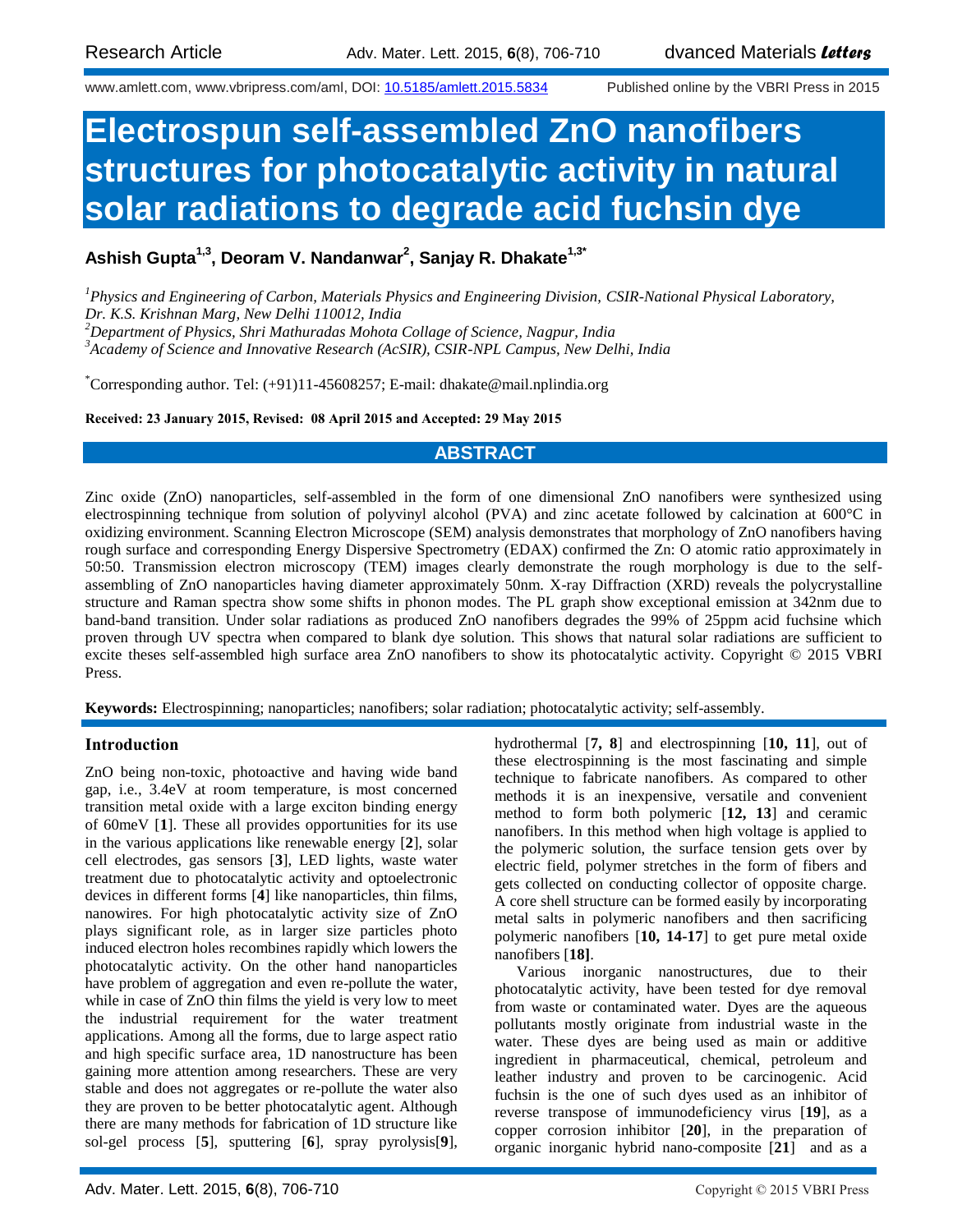laboratory reagent to stain cytoplasm and nuclei of tissue sections. ZnO in various forms has been proven to be good photocatalytic agent for the wastewater treatment.

To investigate ZnO nanofibers or other forms for its dye degradation ability from waste water, a number of UV sources have been used such as UV lamp, tungsten lamp [**10**], mercury lamp [**16**], halogen lamp [**22**] etc. These sources are costly and can be effective in lab stage but not viable for industries use. However, solar photocatalysis is a cost effective and sustainable treatment due to the utilization of solar energy (an abundant source of energy). Our sun emits ultra-violet radiations of all wavelengths. Shortest wavelength UV radiations (100-280) are germicidal and completely absorbed by OZON layer and atmosphere, while medium waves (280-315nm) also absorbed mostly by atmosphere so these UV radiations are not available for chemical reactions. Only the large wavelength UV radiation (315-400nm) reaches to the earth, although these have very less energy to ionize atoms but can cause chemical reactions. ZnO having band gap 3.37 or less can be easily exited to take part in chemical reactions using these UV radiations. Till now none have reported or investigated solar radiation (which is a natural source) for dye degradation using as produced ZnO nanofibers. In present investigation, the energy from these natural radiations is found to be quite sufficient to excite ZnO nanofibers to catalyze the dye degradation and exhibit photocatalytic activity.

# **Experimental**

Polyvinyl alcohol (PVA) cold (M.wt. 125,000) and zinc acetate dihydrate  $(Zn(ac), 2H, O)$ were purchased from CDH, New Delhi. Fuchsin acid dye having 99.8% purity was procured from fisher scientific.  $Zn(ac)_2$  and PVA cold(Mwt:1,25000) were dissolved in distill water in a ratio of (3:4) by sonication followed by magnetic stirring 15h for uniform mixing. A clear homogeneous solution obtained was electrospun by optimizing processing parameters to get bead free and uniform fibers by using electrospinning equipment (ESPIN-NANO, procured from Physics Instrument Company, Chennai)[**23, 24**].



**Fig. 1.** Schematics of ZnO nanofibers formation from PVA and Zn(ac)<sub>2</sub> core-shell structure.

The parameters were kept constant as 0.1ml/h flow rate, tip to collector distance 20cm and drum collector speed 2000 rpm. Thus formed fibers were calcinated at  $600^{\circ}$ C in isothermal heating furnace upto 4 hours in air. A solution of 25ppm acid fuchsin in water was prepared by serial dilutions of stock solution (1mg/ml).

## *Characterizations*

Morphology of nanofibers formed before and after calcination were characterized using scanning electron microscope (SEM, VP-EVO MA-10, Carl Zeiss, UK). The ZnO nanofibers were characterized by high resolution transmission electron microscope (HRTEM, JEOL 2200 FS with a Cs-corrector)). Raman studies of  $PVA-Zn(ac)<sub>2</sub>$ and ZnO nanofibers were carried out using a RenishawinVia Reflex Raman spectrometer, UK, with an excitation laser source of 514nm wavelength. The Raman spectra were recorded from 100 cm<sup>-1</sup>to 3000 cm<sup>-1</sup>with 5 mW laser power and 10 s of exposure time. The crystal structure of ZnO was studied by X-ray diffraction (XRD, D–8 Advanced Bruker diffractometer) using  $CuK_{\alpha}$  radiation ( $\lambda = 1.5418$ ) Å).Optical properties of solid ZnO nanofibers were studied using Photoluminescence spectrometer (Perkin-Elmer, Model No.LS-55).

#### *Photocatalytic characterization*

The solutions with and without ZnO nanofibers were studied at different conditions using UV spectrophotometer (Model: 160 UV, Shimadzu).The degradation of dye was confirmed by reduction in peak intensity at 546.5 nm (abs. wavelength for fuchsin acid).

## **Results and discussion**

**Fig. 2** illustrated the morphology of  $PVA-Zn(ac)_{2}$ electrospun nanofibers observed by SEM. The SEM image of  $PVA-Zn(ac)$  nanofibers mat shows the wide variation in the diameter of nanofibers. There is some  $Zn(ac)$  particles also visible on the surface of nanofibers which fall as droplet during the electrospinning.



Fig. 2. (a) SEM image and (b)EDAX of PVA-Zn(ac)<sub>2</sub> nanofibers.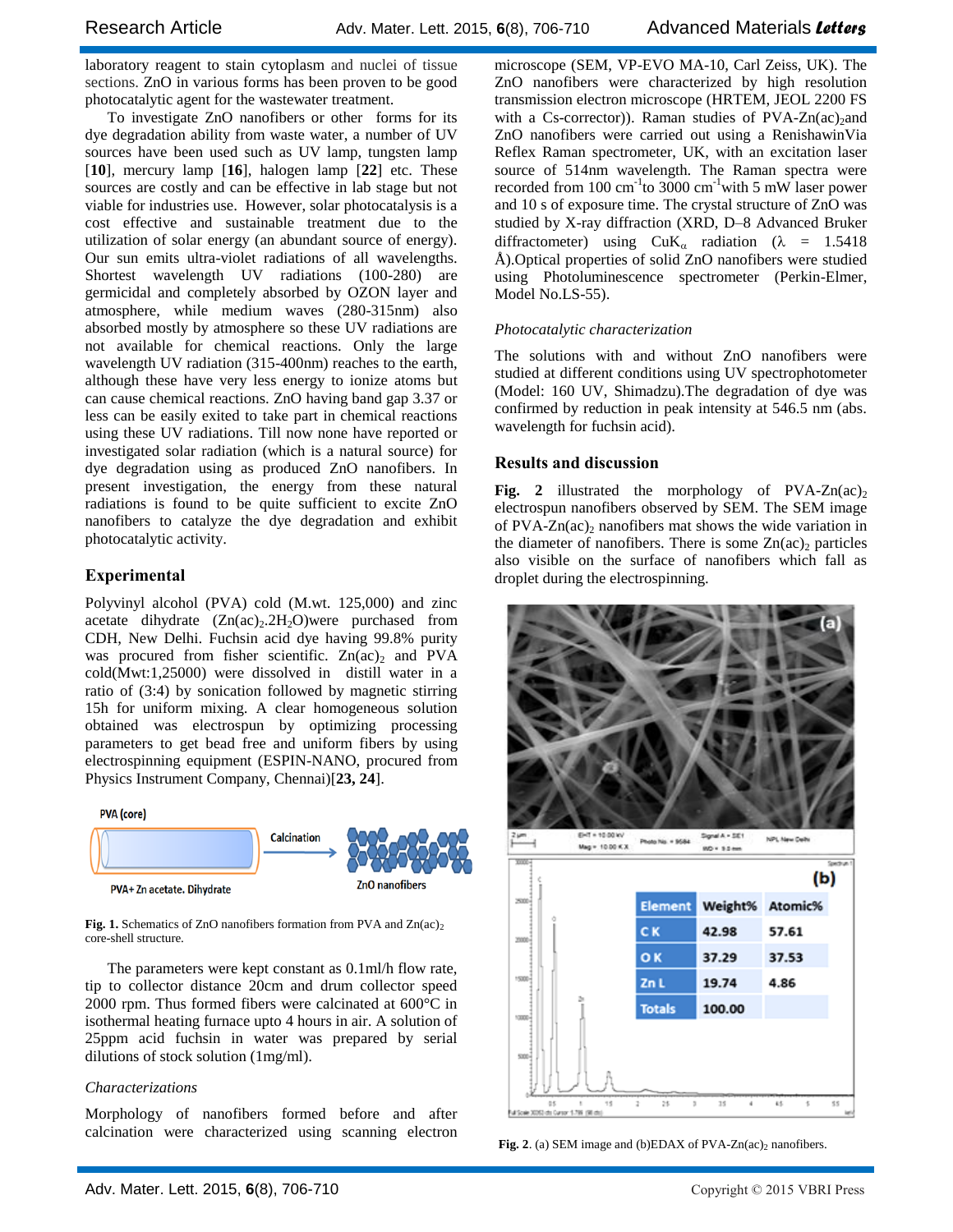It can be seen that many nanofibers become flat which may be due to the slow drying of solvent in nanofibers. It is formerly proven that water solvent evaporation rate is slower than other organic solvent; this is due to the increased viscosity. The nanofiber collected on the collector due to the sudden impact, they get flattened[**25**]. In our case viscosity increases due to the  $Zn(ac)_2$ . The morphology of nanofibers signify zinc acetate particles embedded in PVA fibers and the corresponding energy dispersive X-ray analysis (EDAX)shows the presence of carbon, zinc and oxygen collectively from PVA and  $Zn(ac)_2$  (**Fig. 2b**).

**Fig. 3(a)** shows SEM image of ZnO nanofibers derived after calcinations of PVA-Zn  $(ac)$  composite fibers in air. During calcinations at 600ºC, PVA got degraded and only ZnO remains in the structure.



**Fig. 3.** (a) SEM image and (b) EDAX of ZnO nanofibers.

These ZnO nanofibers have very rough surface and diameter is in range of 160-180 nm. During calcinations ZnO is formed from  $Zn(ac)$ , dehydrate salt. This has been evidenced in elemental analysis by EDAX in **Fig. 3(b)**. This shows pure Zinc and Oxygen present in nanofibrous structure in ratio of 50:50 in atomic %. It seems like particles of ZnO are assembled to form a fibrous structure.

**Fig. 4** shows TEM images of ZnO nanofibers with the rough surface, in which ZnO particles of different sizes assembled in the form of fibrous structure (**Fig. 4a**). The nanoparticles of size 50-60nm interconnected to each other, may can be due to the diffusion. **Fig. 4(b)** shows the magnified TEM image showing ZnO nanoparticles attached to each other.



**Fig. 4.** TEM image of ZnO nanofibers (a) at low magnification(b) at higher magnification (c) HRTEM of single ZnO particle (d) EDAX of ZnO.

These are in the form of self-assembled directly through minimization of Gibbs free energy. The minimization of free energy is a result of weaker intermolecular force between self-assembled ZnO particles. So the forces acting between ZnO nanoparticles are weak intermolecular forces like vander waal or weak polar forces of attraction. There is some balance of attractive and repulsive forces which allows them to organize in the form of fibers. **Fig. 4(c)** shows the HRTEM image of ZnO particles having dspacing 0.24nm which can be further confirmation by XRD reported in the next section with its polycrystalline character. EDAX of ZnO nanofibers (in situ TEM) revealing presence of only Zn and O molecules in **Fig. 4(d).**

**Fig. 5** shows the Raman spectra of the PVA-Zn  $(ac)_2$ and ZnO nanofibers membrane. Raman spectra of PVA- $Zn(ac)_{2}$ in **Fig.5(a)** shows two major peaks ~ 1436cm<sup>-1</sup> attributed to -CH and -OH bending and  $\sim 2919 \text{cm}^{-1}$  is due to the stretching vibrations of  $-CH$  and  $-CH_2$ in PVA and  $Zn(ac)_2$  both. While after calcinations at 600<sup>o</sup>C, the ZnO nanofibers are evidence for the clear phonon modes (**Fig. 5b**).



Fig. 5. RAMAN spectra of (a) PVA-Zn(ac)<sub>2</sub> nanofibers and (b) ZnO nanofibers.

There are eight sets of zone centre optical phonons, according to Group theory out of which two for the transverse optical (TO) phonons, two for longitudinal optical (LO) phonon, two low and high phonon mode as  $E_2$ are Raman active. The E2(high) phonon mode is most prominent around  $438 \text{ cm}^{-1}$  is characteristic of the wurtzite phase particularly<sup>[26]</sup>. The peak near 101 cm<sup>-1</sup> is characteristic of E2 low phonon mode[**27**]. However there is a  $+7$ cm<sup>-1</sup> shift in both second order Raman (originating from zone boundary phonon  $3E_{2H}-E_{2L}$ ) and  $A_{1T}$  appearing at 332 and  $381 \text{cm}^{-1}$  instead of 339 and  $388 \text{cm}^{-1}$ . Also a +6  $cm^{-1}$ shift is found in E1(LO) Raman active phonon mode. As nanostructures formed the different morphologies may have different internal strains due to growth in different directions. In our case Raman shift may be due to different morphology i.e. ZnO nanoparticles assembled in to nanofibers form.

**Fig. 6(a)** shows the XRD diffraction pattern of as obtained ZnO nanofibers after calcination. The XRD spectra shows various diffraction peaks at 31.78°(100),34.44° (002), 36.28° (101), 47.58° (102), 56.62° (110), 62.92° (103),66.46° (200),68.04° (112) and69.12°(201).

All the diffraction peaks are well matched with the hexagonal wurtzite crystal structure of ZnO (JCPDS 89- 1397).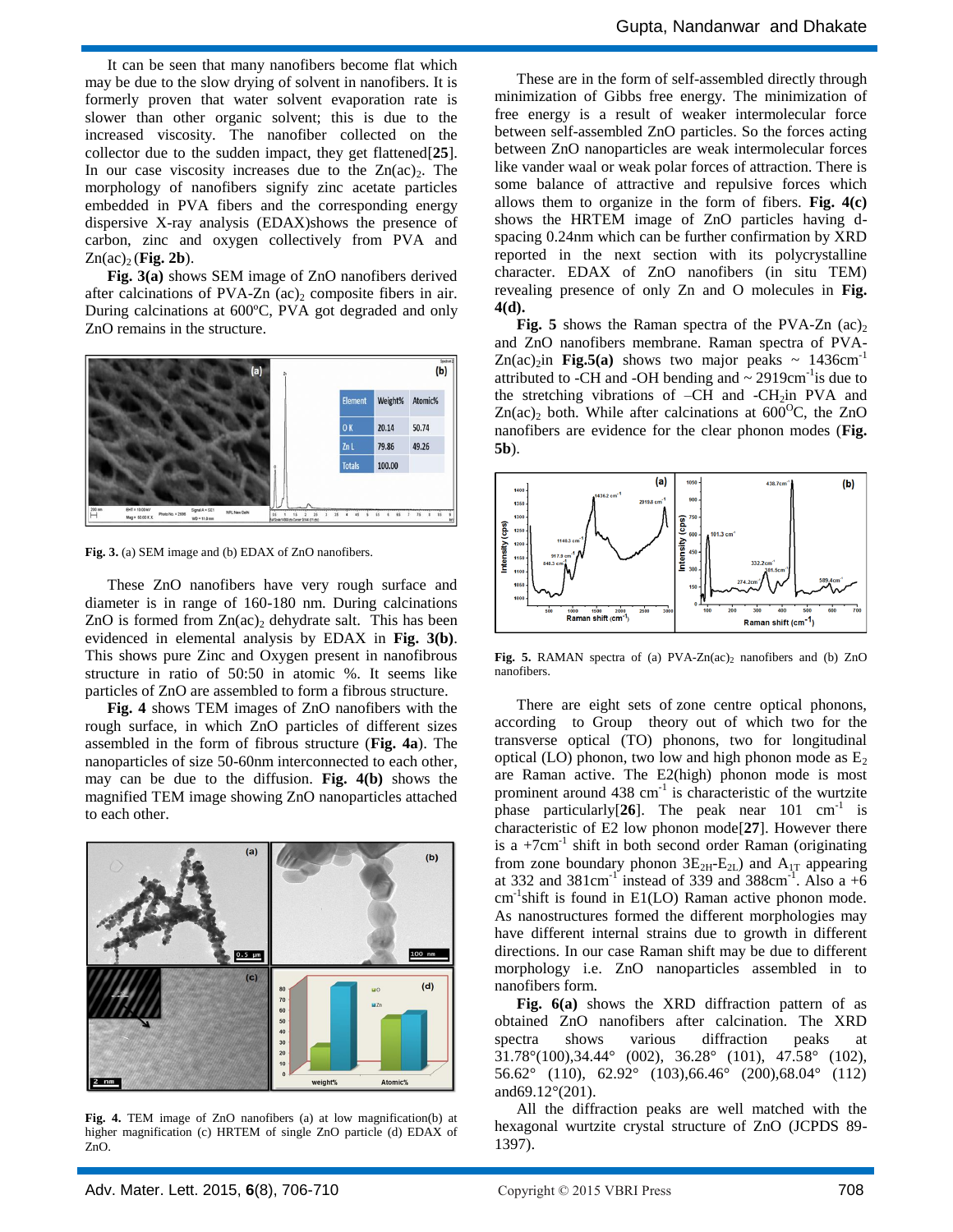

**Fig. 6**. (a) XRD pattern and (b) Photoluminescence behavior of ZnO nanofibers.

The peak at  $36.28^{\circ}$  (101 plane) is found to be most prominent which translates to a d-spacing of 2.47 Å[**28**]. This agrees the d-spacing calculated from HRTEM in **Fig. 4**. The crystallite size was calculated for (101) plane was 22nm which is approximately half to the nanoparticle size i.e. 30-40 nm (using TEM). The solid self-assembled ZnO nanofibers membrane is characterize for optical behavior. PL spectra (**Fig. 6b**) show two emissions at the room temperature from ZnO nanofibers on excitation at wave length in UV region 300 nm.

It demonstrates an ultraviolet emission at 342nm (3.625 eV) and blue emission at 451 nm (2.74) in visible region. A small peak at 600 nm (2.06eV) is harmonic to excitation wavelength of 300 nm. In the literature the emission of ZnO shown at 380-383 nm (i.e. 3.37eV) but in our case a blue shift of 40 nm is found in PL spectra by emission at 342 nm, that may be due to the Burstein-Moss effect, the bandband transition is expected to be enhanced rather than by free exciton (380nm), and so shift toward higher energy [**29**]. Also the emission at in visible region (451nm) is very low which shows surface defects transition is negligible, hence surface defects are very low in as prepared ZnO nanofibers by electrospinning followed by calcination.

To study the degradation of fuchsin dye, 25ppm acid fuchsin dye solution is prepared and divided in three equal parts named as solution [a], [b] and [c]. Solution [a] consists of as such dye only and solution [b] and [c] with 5mg ZnO nanofibers. Solution[b] having ZnO nanofibers is kept in the dark, while solution [c] having ZnO nanofibers is exposed to sunlight for 2.5 h.



**Fig. 7.** Schematic of ZnO nanofibers activation and dye degradation mechanism.

When solar radiation of desired energy (wavelength) fall on ZnO nanofibers, electrons get excited to conduction band leaving holes (+ve charge carriers) in valance band. These electrons and holes generated during the photo catalysis can degrade almost all types of organic, inorganic, and microbial contaminants, due to their high redox potentials. Holes react with hydroxyl ion (OH), to form hydroxyl free radical (OH **.** ). In the same way photo generated electrons helps to form superoxide anion free radicals  $(O_2)$ , But these may form  $H_2O_2$  when react with water and evolved out of reaction medium. Free radicals **. .**

OH and  $O_2$  produced in the solution then reacts with organic pollutants (dyes) and degrades the conjugated bonds and as a result decolorizes it. The  $H_2O$  and  $CO_2$ produced as byproducts which are harmless. In this way water purification occurs with ZnO nanofibers. The schematic of mechanism of degradation of fuchsin dye is illustrated in **Fig. 7**.

The **Fig. 8** shows UV spectra of all the three solutions along with distill water as blank in which dye solution is prepared.

The solar radiation as a source of photons for the activation of catalyst is used. It shows the clear difference in absorbance in as such acid fuchsin (25ppm) dye solution and same containing ZnO nanofibers. The UV spectrum of as such dye solution shows absorbance at 546.5 nm with absorbance value 1.0 while in case of solution[b] shows absorbance of 0.701. Solution[c] (i.e. exposed to solar radiation) shows absorbance 0.187 which is near to pure distills water i.e. 0.1824 in (curve d). This shows the dye degradation is 99% when exposed to solar radiation although in dark dye also degraded to 37% as compared to fresh dye solution.

Also there is one peak found around 340nm but only in both the samples containing both ZnO and dye which suggest some intermediate structure formation due to the reaction between ZnO and fuchsin acid.



**Fig. 8.** UV spectrum of acid fuchsin dye 25ppm (a) as such (b) with ZnO nanofibers in dark, (c) with ZnO exposed to solar radiation and (d) distill water as blank.

## **Conclusion**

The self-assembled ZnO nanofibrous structure is derived from the electrospun  $PVA/Zn(ac)$ , nanofibers after